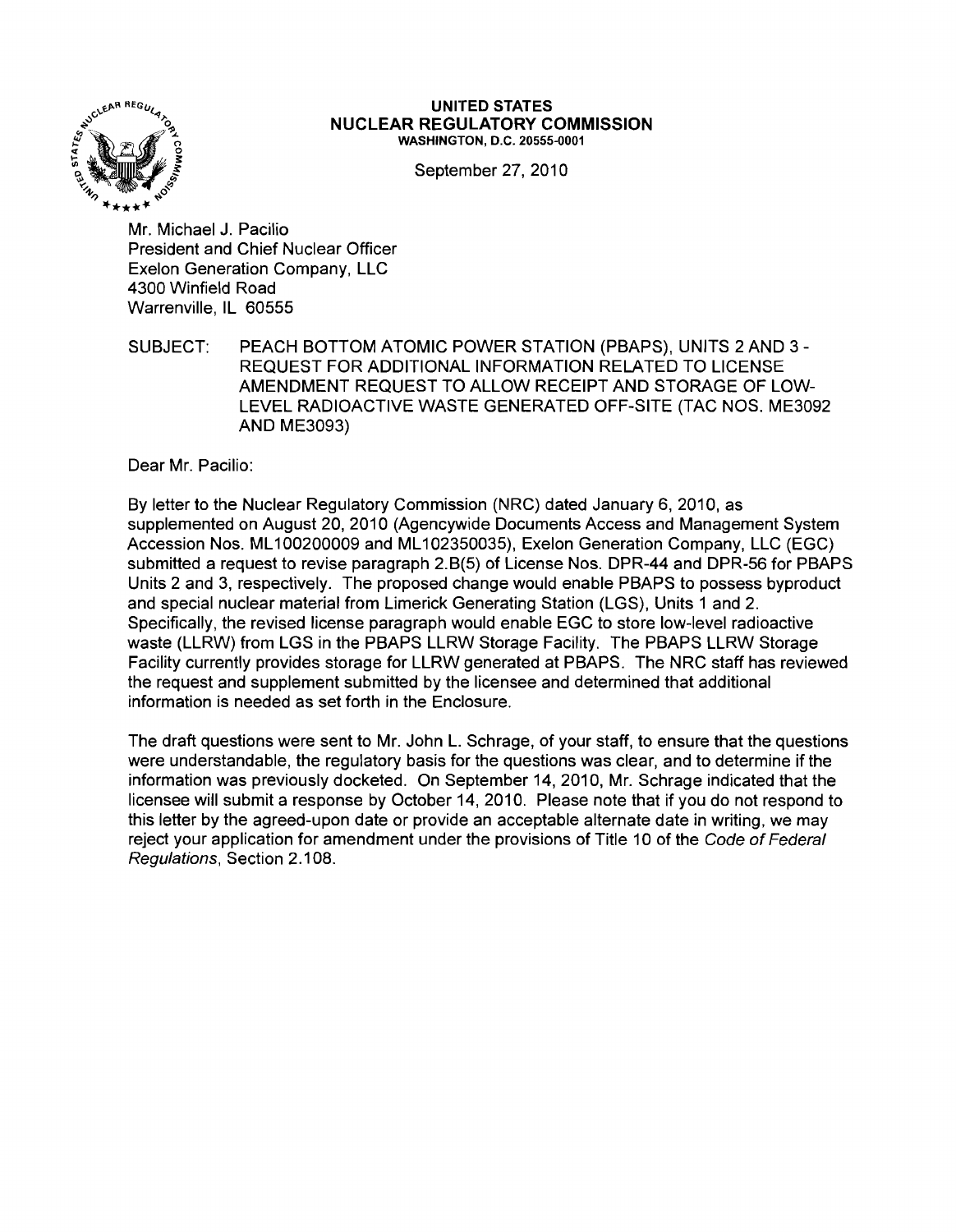M. Pacilio  $-2$  -

 $\ddot{\phantom{a}}$ 

**If** you have any questions, please contact me at (301) 415-3204.

Sincerely,

 $\kappa$  D. Hogher

John D. Hughey, Project Manager Plant Licensing Branch 1-2 Division of Operating Reactor Licensing Office of Nuclear Reactor Regulation

Docket Nos. 50-277 and 50-278

Enclosure: As stated

cc w/encl: Distribution via ListServ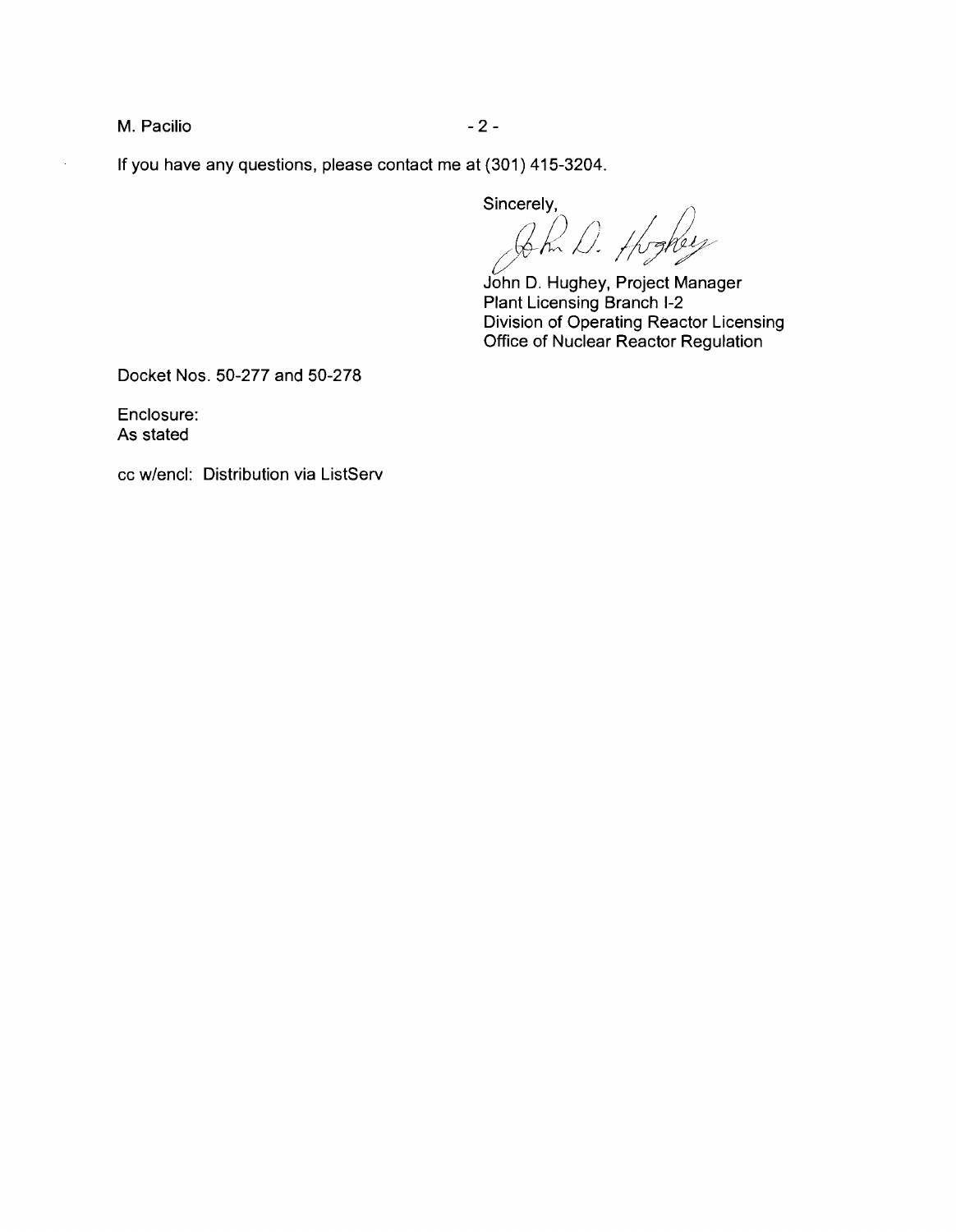## REQUEST FOR ADDITIONAL INFORMATION RELATED TO

# LICENSE AMENDMENT REQUEST TO ALLOW RECEIPT AND STORAGE

## OF LOW-LEVEL RADIOACTIVE WASTE GENERATED OFF-SITE

#### PEACH BOTTOM ATOMIC POWER STATION, UNITS 2 AND 3

## DOCKET NOS. 50-277 AND 50-278

By letter to the Nuclear Regulatory Commission (NRC) dated January 6, 2010 (Agencywide Documents Access and Management System (ADAMS) Accession No. ML100200009), as supplemented by letter dated August 20,2010 (ADAMS Accession No. ML102350035), Exelon Generation Company, LLC (EGC) submitted a request to revise paragraph 2.B(5) of License Nos. DPR-44 and DPR-56 for Peach Bottom Atomic Power Station (PBAPS), Units 2 and 3, respectively. The proposed change would enable PBAPS to possess byproduct and special nuclear material from Limerick Generating Station (LGS), Units 1 and 2. Specifically, the revised license paragraph would enable EGC to store low-level radioactive waste (LLRW) from LGS in the PBAPS LLRW Storage Facility. The PBAPS LLRW Storage Facility currently provides storage for LLRW generated at PBAPS. The NRC staff has reviewed Exelon's submittal and determined that additional information, as described below, is needed to complete the review.

- RAI-07: Will waste classified as "Greater Than Class C" (GTCC) be transferred and stored in the LLRW Storage Facility?
- RAI-08: Describe the reprocessing and repackaging capabilities in the Radwaste Building where waste from the LLRW Storage Facility would be transferred for reprocessing and repackaging if necessary due to loss of container integrity in order to meet storage, transportation and/or disposal requirements.
- RAI-09: Provide the justification for the lack of installed area radiation monitors in the LLRW Storage Facility to provide worker protection against unplanned radiation exposures.
- RAI-10: For onsite radiation protection purposes, describe the boundaries of the Title 10 of the Code of Federal Regulations Part 20 (10 CFR Part 20) controlled area (e.g., provide map and distances to the LLRW Storage Facility); describe whether members of the public are allowed in the controlled area, and describe how the dose limits of 10 CFR 20.1301(a) and (b) will be met.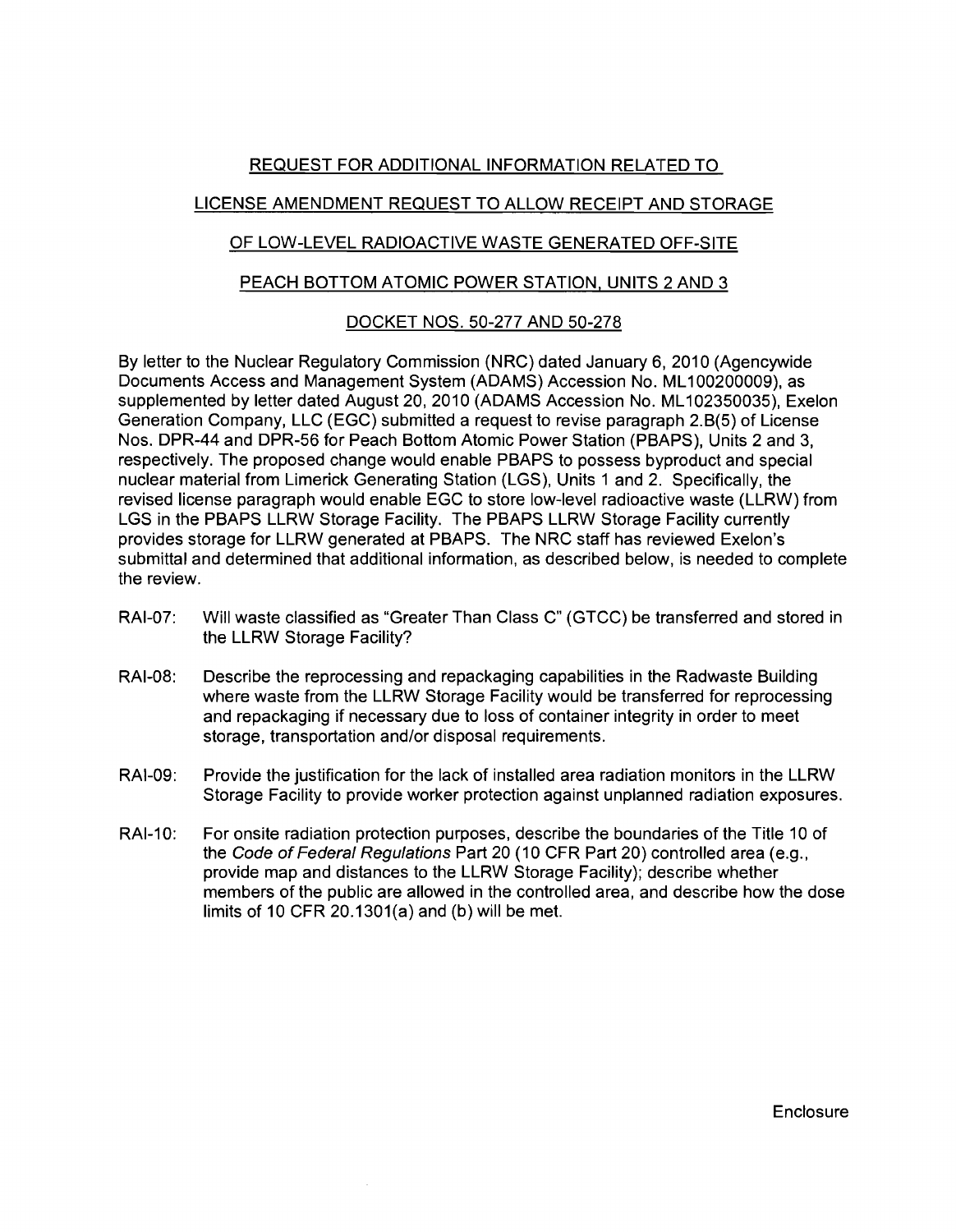- RAI-11: For offsite radiation protection considerations under 10 CFR 20.1301(e), explain the methods used in the Offsite Dose Calculation Manual methods to measure and/or calculate the net dose at the nearest residence attributable to the LLW Storage Facility and those doses attributable to the nuclear site from other sources of the direct radiation. For the environmental monitoring dosimeters, describe how the background (baseline) radiation dose will be (or has been) determined, how the standard deviation at each environmental dosimeter location has been determined, and the estimated Lower Limit of Detection for dosimeters that can be achieved at the 95% confidence level.
- RAI-12.a: How many plant-to-plant shipments of LLRW are projected in a year?
- RAI-12.b: How does the number of trips stated in the response to RAI-12.a compare to the past average annual number of trips to the Barnwell facility?
- RAI-13.a: Will there be any new construction (i.e., staging pads, shelters, support, or storage buildings) in any undisturbed land portions of either the Limerick or Peach Bottom plant sites?
- RAI-13.b: If the response to RAI-13.a is yes, please provide a discussion of the potential impact to the terrestrial and aquatic environment and your procedures for the protection of cultural and archeological artifacts.